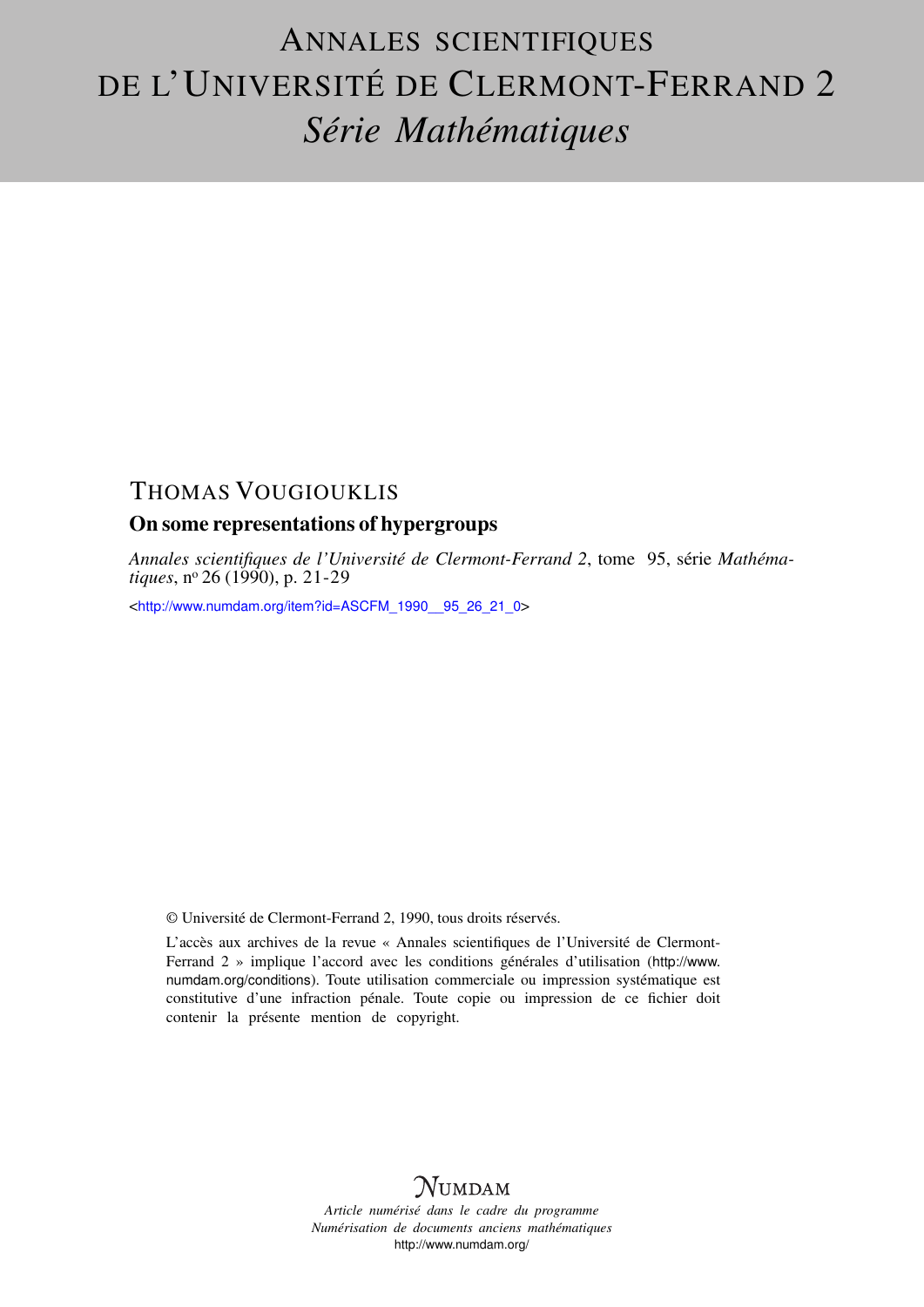#### ON SOME REPRESENTATIONS OF HYPERGROUPS

THOMAS VOUGIOUKLIS DEMOCRITUS UNIVERSITY OF THRACE 671 00 XANTHI, GREECE

#### Abstract

A class of hypermatrices to represent hypergroups is introduced. Application on class of P-hypergroups is given.

#### 1. INTRODUCTION

The problem of representations of hypergroups by hypermatrices can be tackled in two ways : First, by using hypermatrices and with the usual multiplication. Second, by using usual matrices with a hypernnultiplication of matrices. The former case requires a special hyperring and the latter a permanent hyperoperation. Beth above problems are almost open. In this paper we mainly deal with the first problem.

The  $hypergroup$  in the sense of Marty is the largest class of multivalued systems that satisfies the group-like axioms: <H,.> is a hypergroup if .:  $H \times H \longrightarrow p(H)$  is an associative hyperoperation which satisfies the reproduction axiom  $hH = Hh = H$ , for every h of H.

D-hypergroups, cogroups, polygroups, canonical hypergroups, complete hypergroups, join spaces, etc. are special classes of the hypergroup of Marty  $[1]$ , $[2]$ , $[4]$ , $[6]$ , but also there are some related hypergroups introduced and studied as in [12].

The hyperring in the general sense [10] is the largest class of multivalued systems that satisfies the ring-like axioms :  $\langle R, +, \rangle$  is a hyperring in the general sense if  $\langle R, +\rangle$  is a hypergroup of Marty, (.) is associative hyperoperation and the distributive law  $x(y+z)$  c  $xy+xz$ ,  $(x+y)z \lt xz+yz$  is satisfied for every x,y,z of R . Additive hyperring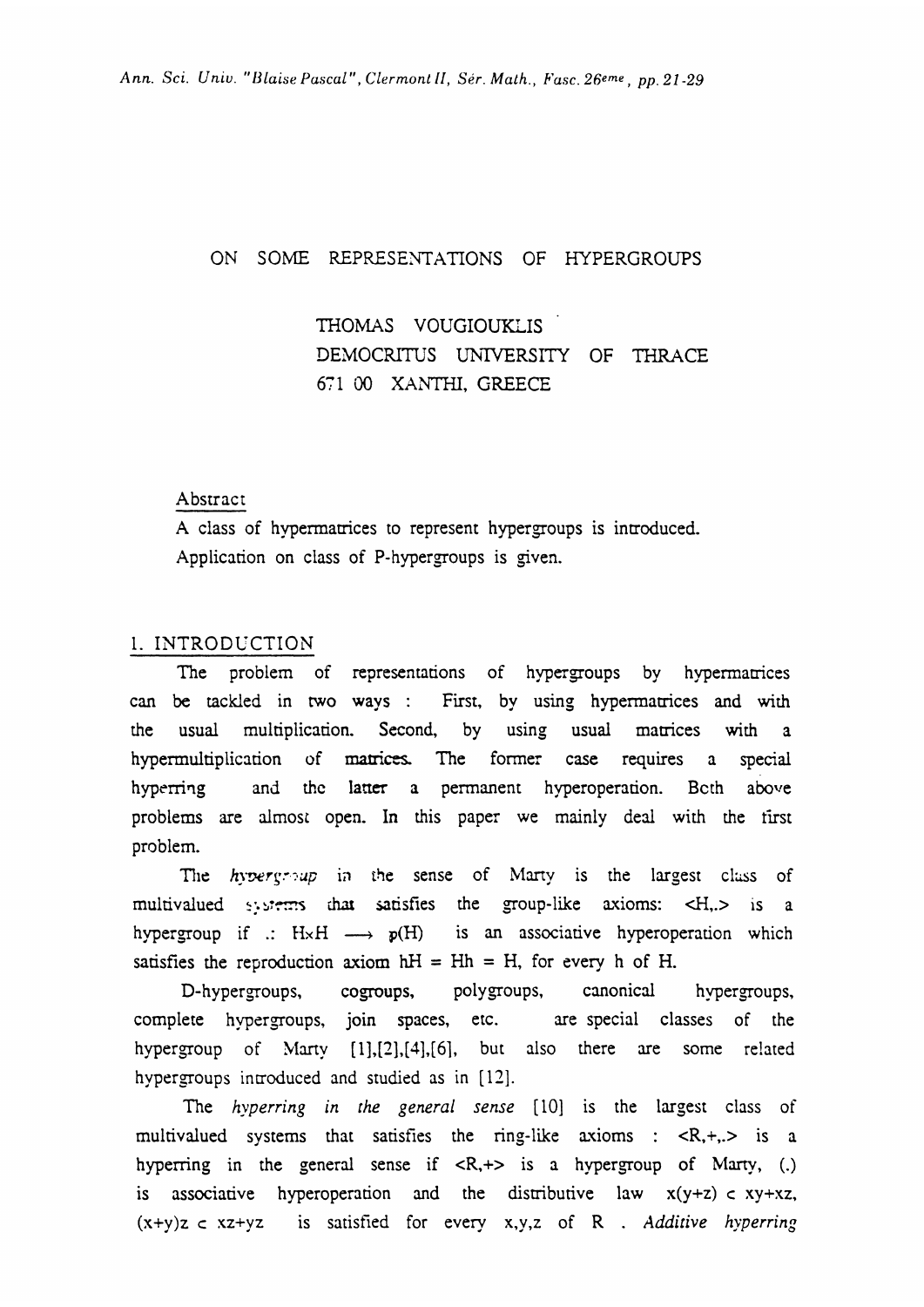is the one of which only (+) is a hyperoperation, multiplicative hyperring is the one which only (.) is a hyperoperation. If the equality in the distributive law is valid then the hyperring is called strong or good. The most known class of hyperrings is the additive hyperring in the sense of Krasner.

In the following we shall use the generalization of the hyperring by dropping the reproduction axiom:  $\langle R, +, \rangle$  will be called semihyperring if (+),(.) are associative hyperoperations where (.) is distributive with respect to (+). The rest definitions are analogous. We remark that the definitions presending in the following as well the results on hyperrings are also true for semihyperrings. Note that in the definition of semihyperring we do not require the commutativity even for the hyperoperation (+).

Remark: It is not known yet a general definition of a hyperfield that contains all the known classes of hyperfields.

Hypermatrices are called the matrices with entries, elements of a semihyperring. The product of two hypermatrices  $(a_{ij})$ ,  $(b_{ij})$  is the hyperoperation given in the usual manner

$$
(a_{ij})(b_{ij}) = \{ (c_{ij}) : c_{ij} \in \sum_{k=1}^{n} a_{ik}b_{kj} \}
$$

Our problem is the following one: For given hypergroup H, find a semihyperring R such that to have a representation of H by hypermatrices with entries from R. Recall that if  $M_R = \{(a_{ij}): a_{ij} \in R\}$ , then a map  $T:H \longrightarrow M_R: h \longrightarrow T(h)$  is called a *representation* if

 $T(h_1h_2)$  c  $T(h_1)T(h_2)$  for every  $h_1, h_2$  of H. We are more interested in the case when the good condition

 $T(h_1).T(h_2) = \{ T(h): h \in h_1 h_2 \} = T(h_1 h_2)$ is valid for every  $h_1, h_2$  of H, in which case we can obtain an induced representation  $T^*$  for the hypergroup algebra of H, see [11].

# 2. THE FUNDAMENTAL EQUIVALENCE RELATIONS

Let <H..> be a hypergroup. The fundamental equivalence relation

$$
\hat{\beta}_{H}
$$
 is the transitive closure of the relation  $\beta_{H}$  defined by setting a  $\beta_{H}$  b iff  $\exists x_1, \ldots, x_n \in H : \{a, b\} \subset \prod_{i=1}^{n} x_i$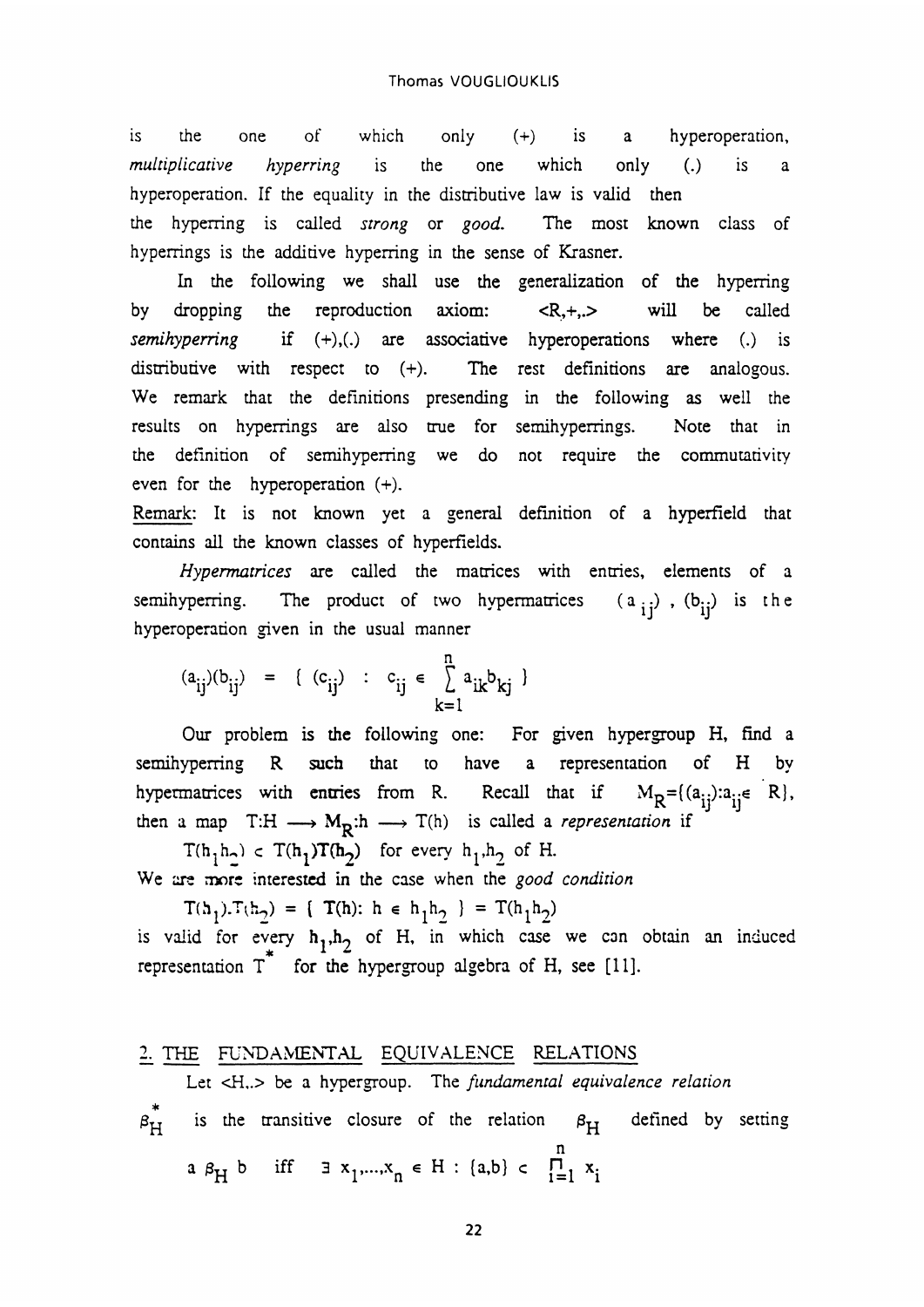An equivalent definition is the following:<br>
a  $\beta_H^*$  b iff  $\exists x_0, x_1, ..., x_k; h_{i_1}, ..., h_{i_k} \in H$  with  $x_0 = a, x_k = b$ , and  $I_1,...,I_k$  finite sets of indices such that

$$
\{x_{j-1},x_j\} \ \subset \ \ \mathbf{i}_j \in \mathbf{I}_j \mathbf{h}_i \ , \ j=1,...,k.
$$

The basic property of the fundamental relation is that it is the num equivalence relation such that  $H/\beta_{H}^{*}$  is a group, the minimum equivalence relation such that  $H/\beta_{LT}$  is a group, the fundamental group (see [2], [3], [9]). So, denoting by  $F_H(x)$  the fundamental class of the element  $x$ , we have the fundamental property:  $F_H(a).F_H(b) = F_H(ab) = F_H(x)$  for every  $x \in ab$ . The kernel of the canonical map  $\phi: H \longrightarrow H/\beta_H$  is called *core* and it is denoted by  $\omega_H$ . if  $|\omega_H|$  =n then H is called n-hypergroup.

Remark The fundamental equivalence relations on hypergroupoids, semihypergroups, hypergroups etc. can lead us to stricter algebraic domains from given ones, see [3].

Now let  $\langle R, +, \rangle$  be a hyperring in the general sense and  $n \neq 0$ natural number. The n-fundamental relation, denoted by n, is defined as follows [10]:

(i) a n a for every a of R (ii) a <u>n</u> b, a=b iff  $\exists x_0=a, x_1,...,x_k=b \in R$ , and  $i_1,...,i_k \in \mathbb{N} \setminus \{0,1\}$ :  $\ddot{i}$   $\ddot{i}$ 

$$
\{x_{s-1}, x_s\} \subset \sum_{\nu=1}^{n} \left( \begin{array}{cc} \Gamma & \text{if } \\ \Gamma & \text{if } \\ \mu = 1 \end{array} \right) \text{, } s = 1, \dots, k \quad \text{and} \quad x_{s\mu\nu} \in \mathbb{R}.
$$

The n-fundamental relation is an equivalence relation and let us denote by  $F_n$  the n-quotient set and by  $F_n(x)$  the n-fundamental class of x. The 1-fundamental relation coincides with the fundamental \* relation  $\beta$  defined only on the multiplication.

THEOREM I

The  $\langle F_n, \bullet, \circ \rangle$  is an additive hyperring where

$$
F_n(x) \oplus F_n(y) = \{F_n(z): z \in F_n(x) + F_n(y)\}
$$
  
\n
$$
F_n(x) \oplus F_n(y) = \{F_n(z): z \in F_n(x) \cdot F_n(y)\}.
$$

#### Proof

The above hyperoperations are associative, the fundamental property for the multiplication is satisfied i.e.  $F_n(x) \circ F_n(y) = {F_n(z)}$ ,  $\forall z \in xy$ . The distributivity is not strong. For a complete proof see [10].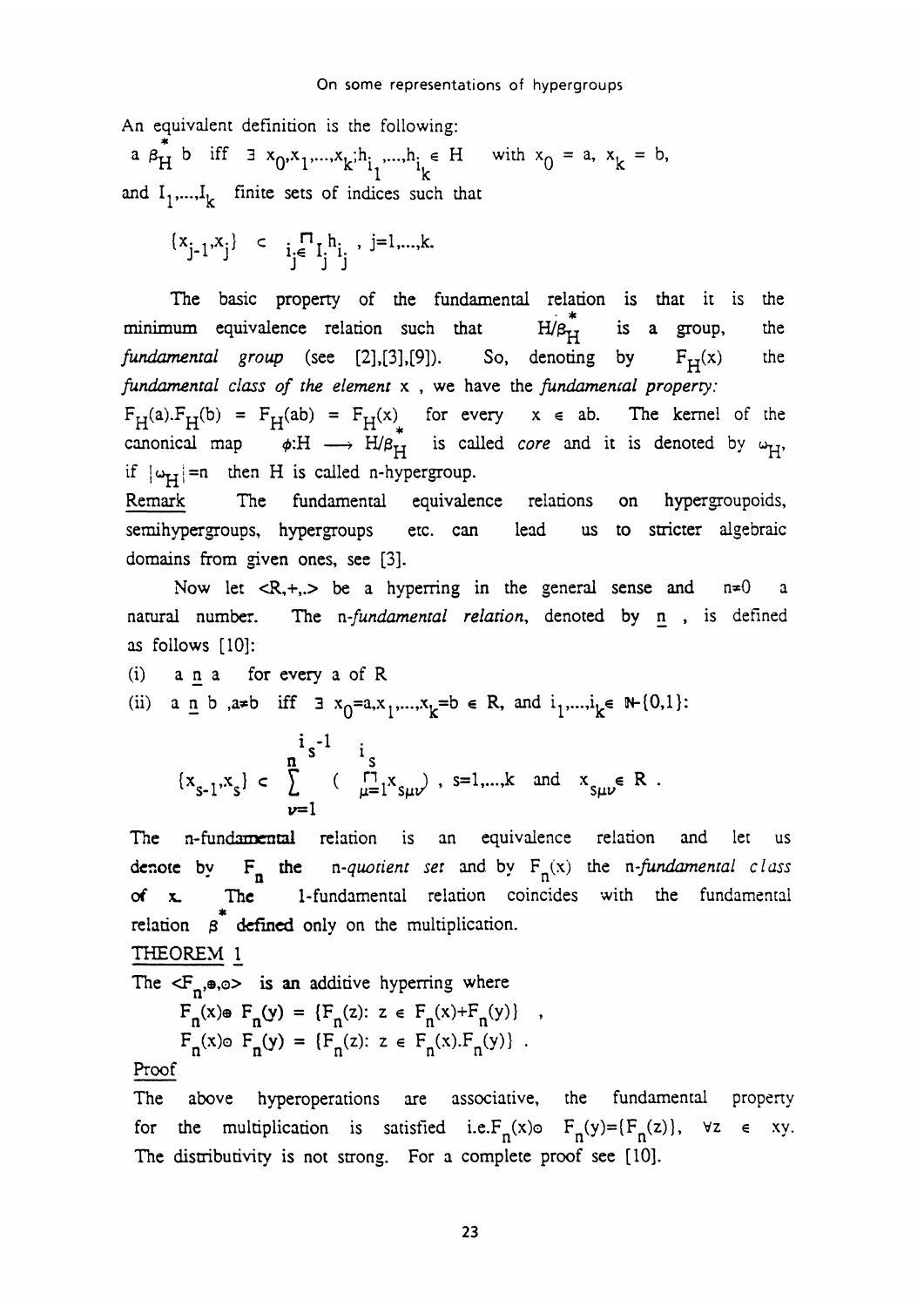#### THEOREM 2

A necessary condition in order to have a representation T of the hypergroup H by nxn hypermatrices over the hyperring R is the following:

For any fundamental class  $F_n(x)$ ,  $x \in H$ , we must have elements  $a_{ij}$  of R,  $i, j=1,...,n$  such that

 $T(F_H(x)) \subset \{ (a_{ij}^i) : a_{ij}^i \in F_n(a_{ij}), i,j=1,...,n \}.$ <br>Proof See [10].

### 3. A CLASS OF HYPERMATRICES

Let (G,.) be a group with  $|G|=n$ , and  $\{X_{\sigma}\}_{\sigma\in\mathbb{G}}$  be a disjoint family of sets indexed of the set G. We set  $X = \bigcup_{g \in G} X_g$ and we g∈G a consider one more element, the zero element 0, and set  $X^0 = X \cup \{0\}$ . On  $X^0$  we define the (hyper)multiplication as follows

0.x=x,0=0 for all  $x \in X^0$ 

 $x_r x_s = X_{rs}$  for all  $x_r \in X_r$  and  $x_s \in X_s$ .

This hyperoperation is associative. The  $X^O$  becomes a semihyperring, strong distributive, with 0 the additively absolute scalar identity and where the (hyper)addition on the rest elements can be defined in some ways as the following ones (c.f. [10])

(a)  $x_r + x_s = {x_r, x_s}$ <br>
(b)  $x_r + x_s = X_r \cup X_s$  for all  $x_r \in X_r$  and  $x_s \in X_s$ (c)  $x_r + x_s = X$ THEOREM 3

All the above semihyperrings have

 $F_1 = \{ {0} \} \cup \{ X_g : g \in G \}$  and  $F_n = \{ {0}, X \}$ , n>1. Proof

The 0 is not contained in any sum of products with any other element so  $F_n(0) = \{0\}$  for every n.

\* One observes that the 1-fundamental relation coincides with the relation on the multiplication (.). Therefore the 1-fundamental classes are  $\{0\}$  and the family

Now let n>1. We observe that the smallest hyperoperation is the case (a) so it has the smallest equivalence classes. Therefore it is enough to prove the theorem only in this case.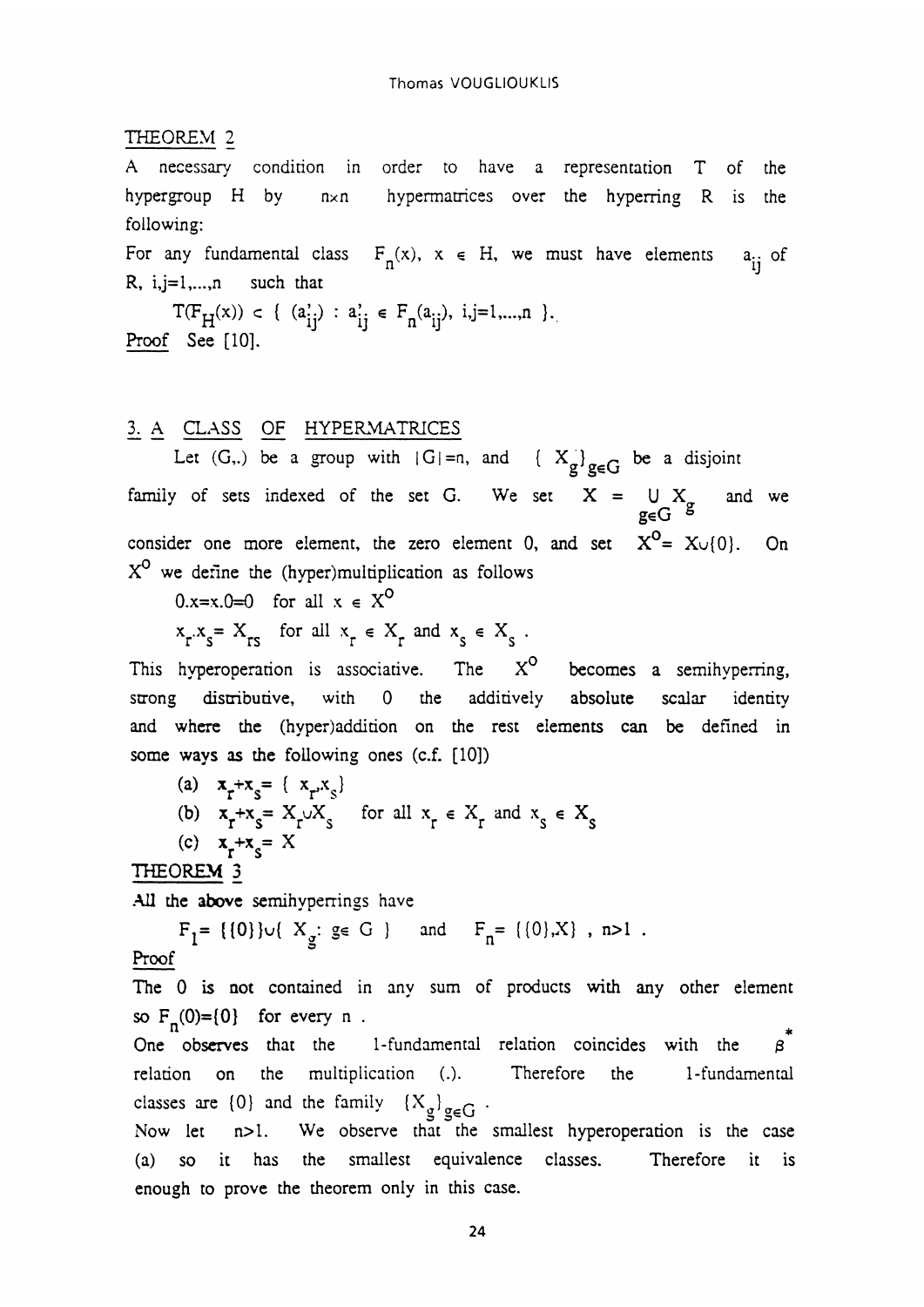If e be the unit element of G we have for all  $r,s \in G$  and  $x_r \in X_r$ ,  $x_s \in X_s$ 

$$
\{x_r, x_s\} \subset X_r \cup X_s = X_r + X_s = \frac{X_{re} + ... + X_{re} + X_{se}}{n-1 \text{ times}} = \frac{x_r x_e + ... + x_r x_e + x_s x_e}{n-1 \text{ times}}
$$
  
means that  $x_r \underline{n} x_s$ . So  $F_n(x_r) = F_n(x_s) = X$ . Q.E.D.

Remark If G is imbedable in the multiplicative group of a field then also the addition can be defined by setting  $x_r+x_s = X_{r+s}$  then X becomes a hyperring. In this case  $F_n(x) = X_r, \forall x_r \in X_r$  and  $F_n(0) = \{0\}.$ 

Let f:  $g \longrightarrow M_g$  be the regular representation of the group G by g  $n \times n$  permutation matrices. For every permutation matrix  $M_g = (g_{ij})$  we consider the set of associated hypermatrices

$$
M_g = \{ A = (a_{ij}) : a_{ij} = 0 \text{ if } g_{ij} = 0 \text{ and } a_{ij} \in X_g \text{ if } g_{ij} = 1 \}
$$

 $M_g = {$ A= (a<sub>ij</sub>) : a<sub>ij</sub>=0 if<br>We observe that  $|\underline{M}_g| = n \begin{bmatrix} X_g \\ S \end{bmatrix}$ . THEOREM 4

The set  $M = U M_g$  is a hypergroup with respect to the usual g∈G − multiplication of hypennatrices.

#### Proof

That

Let 
$$
r, s \in G
$$
 and  $A=(a_{ij}) \in M_r$ ,  $B=(b_{ij}) \in M_s$  we have  
\n
$$
A.B = \{ C=(c_{ij}) : c_{ij} \in \sum_{k=1}^n a_{ik}b_{kj} \} = \underline{M}_{rs}
$$

because every non zero product of the form  $a_{ik}b_{ki}$  is equal to  $X_{rs}$ , and the permutation matrix corresponding to the product  $A.B$  is  $M_{res}$ Therefore if  $A \in \underline{M}_r$ ,  $B \in \underline{M}_s$ ,  $C \in \underline{M}_t$  we have

$$
A(BC) = A(\underline{M}_{st}) = \bigcup_{D \in \underline{M}_{st}} AD = \underline{M}_{rst}
$$

**Similarly**  $(AB)C = M_{rst}$ , so (.) is associative. Moreover for all  $A \in M_{\sigma}$  we have

$$
A.\underline{M} = \bigcup_{g \in G} A.\underline{M}_g = \bigcup_{g \in G} \underline{M}_{rg} = \bigcup_{g \in G} \underline{M}_g = \underline{M}
$$

and  $MA = M$ . Therefore  $\langle M_{\cdot} \rangle$  is a hypergroup. Remark \* It is obvious that  $|\underline{M} \rangle \beta_{\underline{M}}^{\dagger} = n$ . More precisely for all A of  $\underline{M}_{\Gamma}$  we have  $F_{\underline{M}}(A) = \underline{M}_r$ . Moreover since  $AB = \underline{M}_{rs}$  for every A of  $\underline{M}_r$  and B of  $M_s$  we obtain that  $\langle M, \rangle$  is a complete hypergroup [2]. We also notice that if  $|X_g| = v = constant$  then we have  $|M| = n^{v+1}$ .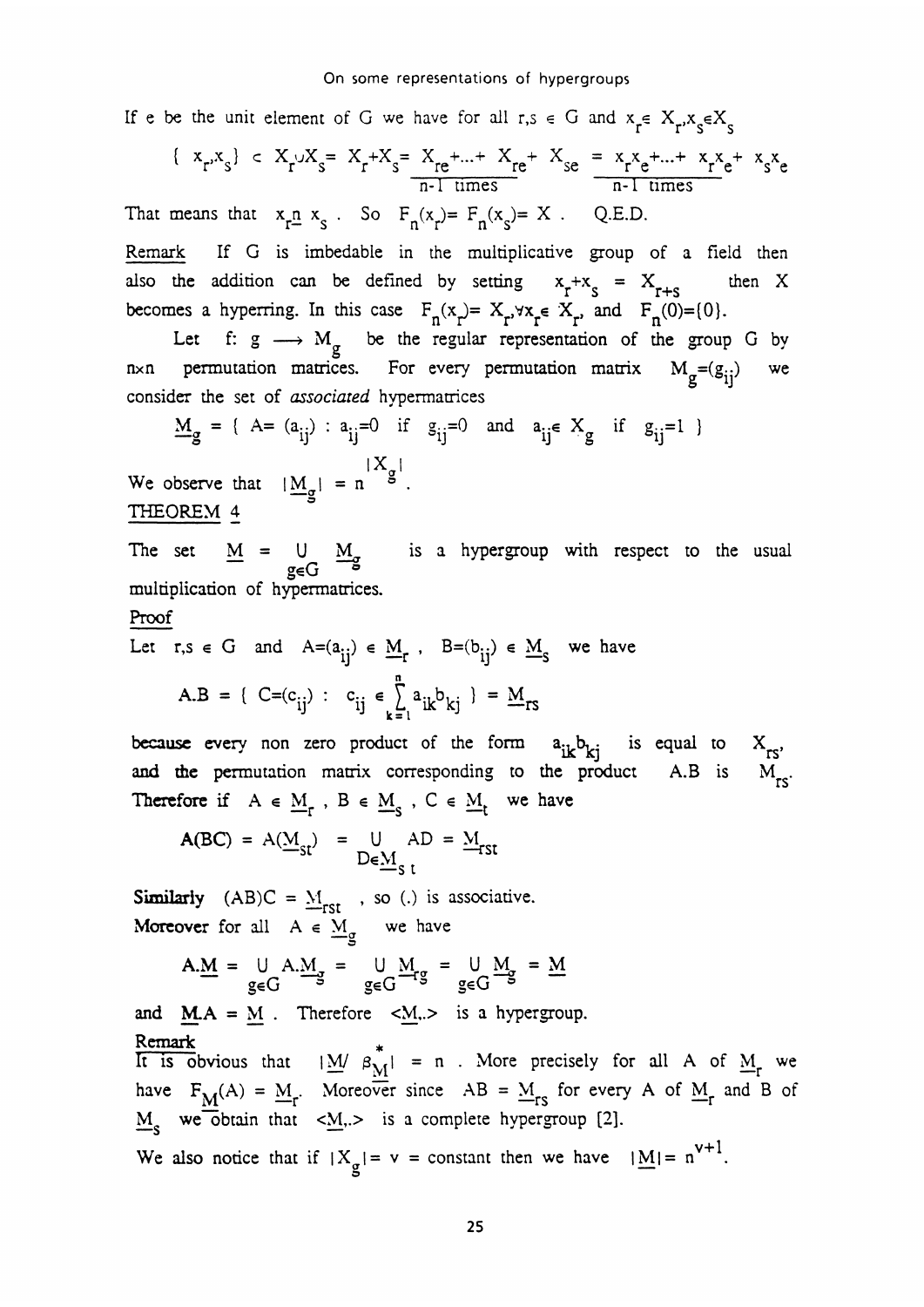### 4. A REPRESENTATION

Let  $\leftarrow$  H, $\rightarrow$  be a hypergroup with  $H/\beta_H^*$  be the fundamental group which we suppose that is of finite order n . Let  $F_H(x)$  be the fundamental class of the element x and let  $h_1,...,h_n$  be selected elements of each class. We consider the semihyperring introduced above where  $G = H/B_H^*$ ,  $X_{h_i^*} = F_H(h_i)$ , i=1,...,n, so  $X^0=H^0= H\cup \{0\}$ . Therefore we actualy have  $G \cong \{ h_1,...,h_n \}$ . The hyperoperation  $\circ$  is given by the relations  $0\circ x = x\circ 0 = 0$ , for  $x \in H^O$ and  $x \circ y = F_H(x) \cdot F_H(y) = F_H(xy) = F_H(z)$ , where  $z \in xy$  and  $x, y \in H$ .

The hyperoperation  $\theta$  is one of the above (a),(b) or (c). For the group G and the above semihyperring we consider the hypergroup M of the associated hypermatrices.

 $n \mid \mathbf{r}_{\mathbf{r} \mathbf{r}}(\mathbf{h}_1)$ M of the associated hypermatrices.<br>We have, if H be finite,  $|M_{h_i}| = n \frac{|F_H(h_i)|}{|M_i|}$  and  $|\underline{M}| = \sum_{i=1}^n n \frac{|F_H(h_i)|}{|H_i|}$ .  $M_{h_i} = n^{12} H^{(1)}$  and  $|M| = \sum_{i=1}^{n}$ We consider any map T: H  $\longrightarrow$  M such that if  $F_H(x) = F_H(h_i)$  we have  $T(F_H(x)) \subset M_h$ . Then T is a representation of H by hypermatrices. 1 Since M is complete it is possible to represent hypergroups with order greater than  $| H |$ . We give such a construction in the following: Let us consider the maximal  $k_i$ 's such that

 $|F_H(h_i)|^{k_i} \leq n^{|F_H(h_i)|}$  and let  $k = \min \{k_1,...,k_n\}.$ 

We consider the union K of the cartesian products  $(F_H(h_i))^k$ , i.e.<br>  $K = \{ (x_1,...,x_k) \in (F_H(h_i))^k : i=1,...,n \}$ .

In K we define a hyperoperation \* as follows :<br>
if  $(x_1,...,x_k) \in (F_H(h_i))^k$  and  $(y_1,...,y_k) \in (F_H(h_i))^k$  then  $(x_1,...,x_k)^*(y_1,...,y_k) = (F_H(h_i h_i))^k$ .

It is immediate that any map T: K  $\longrightarrow M$  such that  $T((F_H(h_i))^k) \subset M_{h_i}$ 6

is a representation of K by hypermatrices.

In the special case for which  $|F_H(h_i)| = \nu$  for every i then the above set K is isomorphic to the set

 $\mathbf{K}' {=} \{(\mathbf{h}_{\mathbf{i}}^{},{\mathbf{x}}_{1}{,}...{\mathbf{x}}_{\nu}) \; : \; \mathbf{i} {=} 1{,}...{,}\textit{n} \quad \textit{with} \quad \mathbf{x}_{1}{,}...{\mathbf{x}}_{\nu} \; \in \; \mathbf{F}_{\mathbf{H}}(\mathbf{h}_{\mathbf{i}}) \; \; \}$ with hyperproduct $({\bf h_i}.{\bf x_1}.\ldots .{\bf x_{\nu}})^*({\bf h_j}.{\bf y_1}.\ldots .{\bf y_{\nu}})\;=\; \{( {\bf h_i} {\bf h_j}.{\bf z_1}.\ldots .{\bf z_{\nu}}).{\bf z_1}.\ldots .{\bf z_{\nu}} \in {\bf F_H}({\bf h_i} {\bf h_j})\} =$  $=$  ( h<sub>i</sub>h<sub>i</sub>, F<sub>H</sub>(h<sub>i</sub>h<sub>i</sub>),..., F<sub>H</sub>(h<sub>i</sub>h<sub>i</sub>)).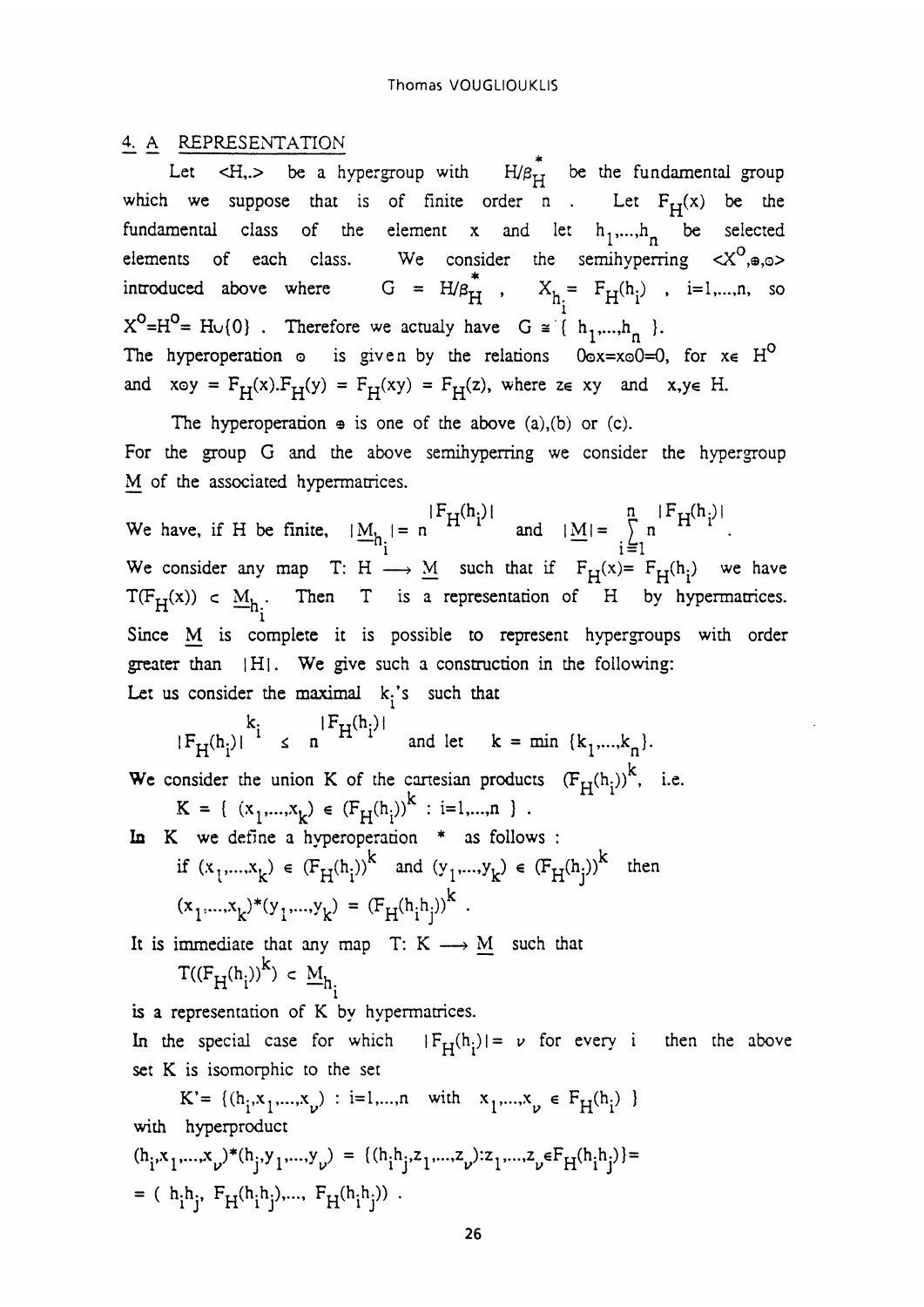# 5. APPLICATION ON P-HYPERGROUPS

A large class of hypergroups is the following one [7],[8]: \*

Let (S,.) be a semigroup and  $P \subset S$ ,  $P \neq \emptyset$ . The  $\langle S, P^* \rangle$  is called P-semihypergroup if the associative P-hyperoperation  $P^*$  is defined by setting  $xP^*y = xPy$  for all x,y of S. If  $\langle S, P^* \rangle$  is a hypergroup then it is called P-hypergroup. One defines P-hyperoperations on semihypergroups instead of semigroups as well. So the following theorem is also true for this case.

# THEOREM 5

Let  $(S, .)$  be a semigroup, then the P-semihypergroups  $\langle S, P^* \rangle$  are hypergroups iff (S<sub>1</sub>.) is a group.<br>Proof<br>*If (S<sub>1</sub>)* is a group ship is in the d

If (S,.) is a group then obviously  $\langle S, P^* \rangle$  is a hypergroup.

Now let us suppose that  $(S_+)$  is not a group, then we have an element  $x$  of S such that  $xS \subseteq S$ .

We remark that the greater P-hyperoperation is for  $P=S$ , i.e. for all  $u, v \in S$  and PcS we have  $uP^*v$  c uSv. Therefore it is enough to prove that  $\langle S, S^* \rangle$  is not a hypergroup. Let us take an element  $y \notin xS$  and suppose that the reproduction axiom is valid for  $\langle S, S^* \rangle$  then  $y \in xS^*S = xSS \subset xS$  which is a contradiction. Q.E.D.

We can obtain a representation (isomorphic) on a class of P-hypergroups using the construction given in the above sections 3,4 as follows:

Let  $X_g = G$  for all  $g \in G$  and  $(G,.)$  be a group, then in the above<br>uction  $|M| = n^{n+1}$  We consider the cartesian product  $G^{n+1}$  and as follows:<br>
Let  $X_g = G$  for all  $g \in G$  and  $(G,.)$  be a group, then in the above<br>
construction  $|M| = n^{n+1}$ . We consider the cartesian product  $G^{n+1}$  and we take the set

 $P = \{(e, g_1, ..., g_n) : g_1, ..., g_n \in G\} = \{e\} \times G^n$ <br>where e be the identity of G. Then in  $G^{n+1}$  the P-hypergroup is defined where the P-hyperoperation P<sup>\*</sup> is given by<br>  $(g, g_1, ..., g_n)P^*(g', g'_1, ..., g'_n) = {gg'} \times G^n$ ,

We consider the map

where  $A \in M_g$  is such that in the permutation matrix  $M_g$  we set  $a_{ij} = g_{ij}$ for all  $a_{ij} \neq 0$ . This map (which is not unique) is obviously  $a_{ij} \neq 0$ . where  $A \in M_g$  is such that in the permutation matrix  $M_g$  we set  $a_{ij} = g_i$  for all  $a_{ij} \neq 0$ . This map (which is not unique) is obviously an isomorphic representation of the P-hypergroup  $\langle G^{n+1}, P^* \rangle$  by hypermatrices. It is clear that the good condition is valid.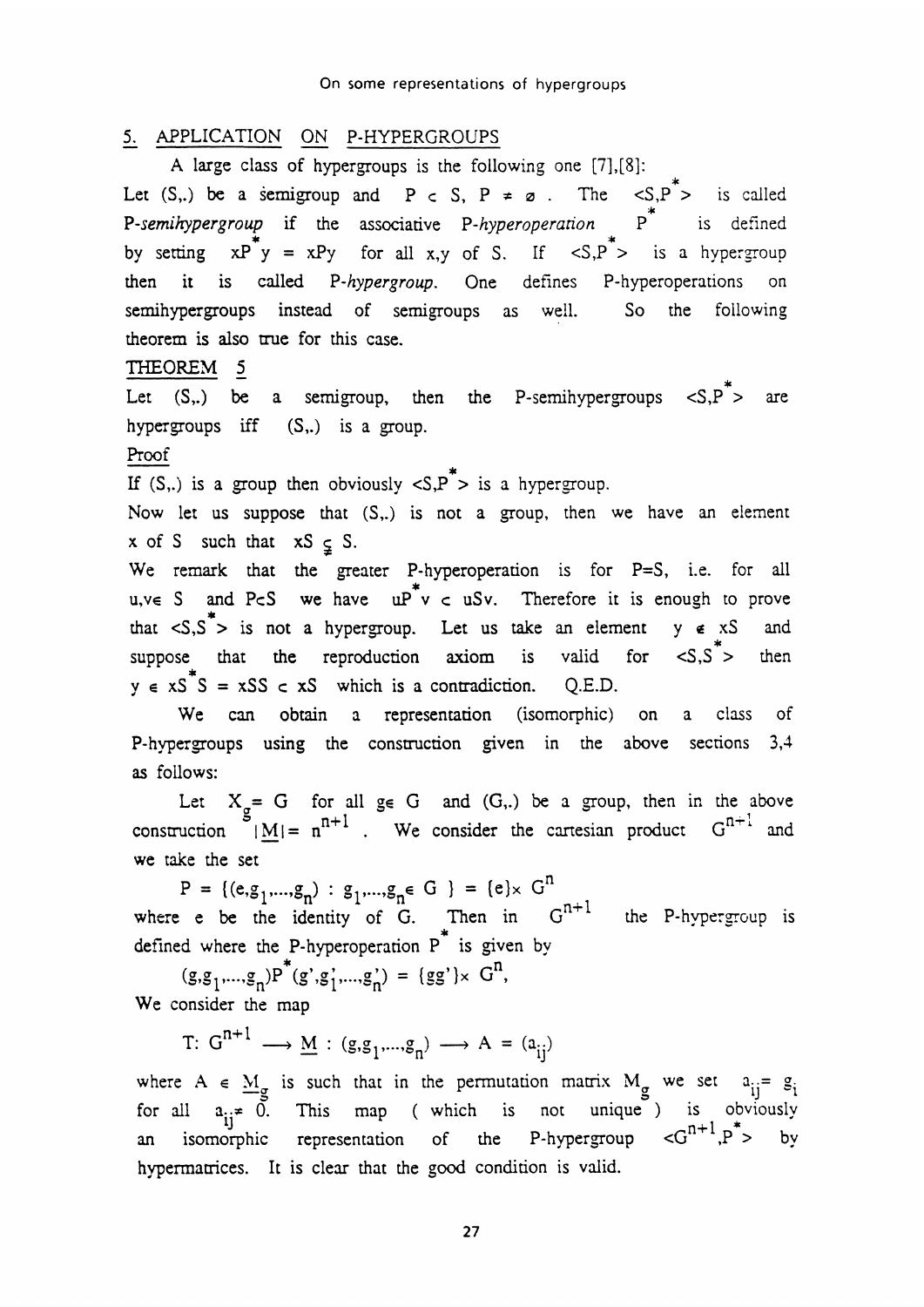# 6. P-HYPEROPERATTON ON MATRICES

In this section we use ordinary matrices but we introduce a new hyperoperation on them.

#### **DEFINITION**

Let  $M_{m \times n}$  be the set of  $m \times n$  matrices with entries from a given ring. Let also  $P = \{ P_i : i \in I \} \subset M_{m \times n}$  we can define a P-hyperoperation  $P^{t*}$ on  $M_{\text{max}}$  extending the Ree's multiplication, see [5], as follows

 $AP^{t*}B = AP^{t}B$ ,  $\forall A,B \in M_{m \times n}$ 

where  $P^{\mathsf{L}} = \{P_i^{\mathsf{L}} : i \in I\}$  is the set of transpose matrices of the set P. This hyperoperation is defined always and is obviously associative. Therefore  $\langle M_{m \times n} P^{t^*}\rangle$  is a semihypergroup , which we shall call also P-semihypergroup.

Remark

The set  $M_{m \times n}$  is not a semigroup for  $m \neq n$ , but this P-hyperoperation is actually defined on the set of all matrices (for every m and n) where an associative partial operation (the multiplication of matrices) is defined. Therefore P-hyperoperations can be defined on subsets of sets equipped with partial associative operations.

Using the P-hyperoperation on the set  $M_n$  of square matrices we can represent all P-hypergroups as follows:

Let  $(G,.)$  be a group with  $|G|=n$  and let

T: G  $\longrightarrow$  M<sub>n</sub> : g  $\longrightarrow$  T(g) = M<sub>g</sub>

be the ordinary representation of  $\overline{G}$  by permutation matrices and we set  $M = \{M_g : g \in G\}$ . Let  $P \subset G$  and we consider the P-hypergroup  $\langle G, P \rangle$ . In  $M_n$  we take the set  $\{ M_P^{\bullet} : p \in P \} = P$  then the map T is a representation of the P-hypergroup  $\langle G, P \rangle$  on the set  $M_n$  using the P-hyperoperation  $\underline{P}^*$ .